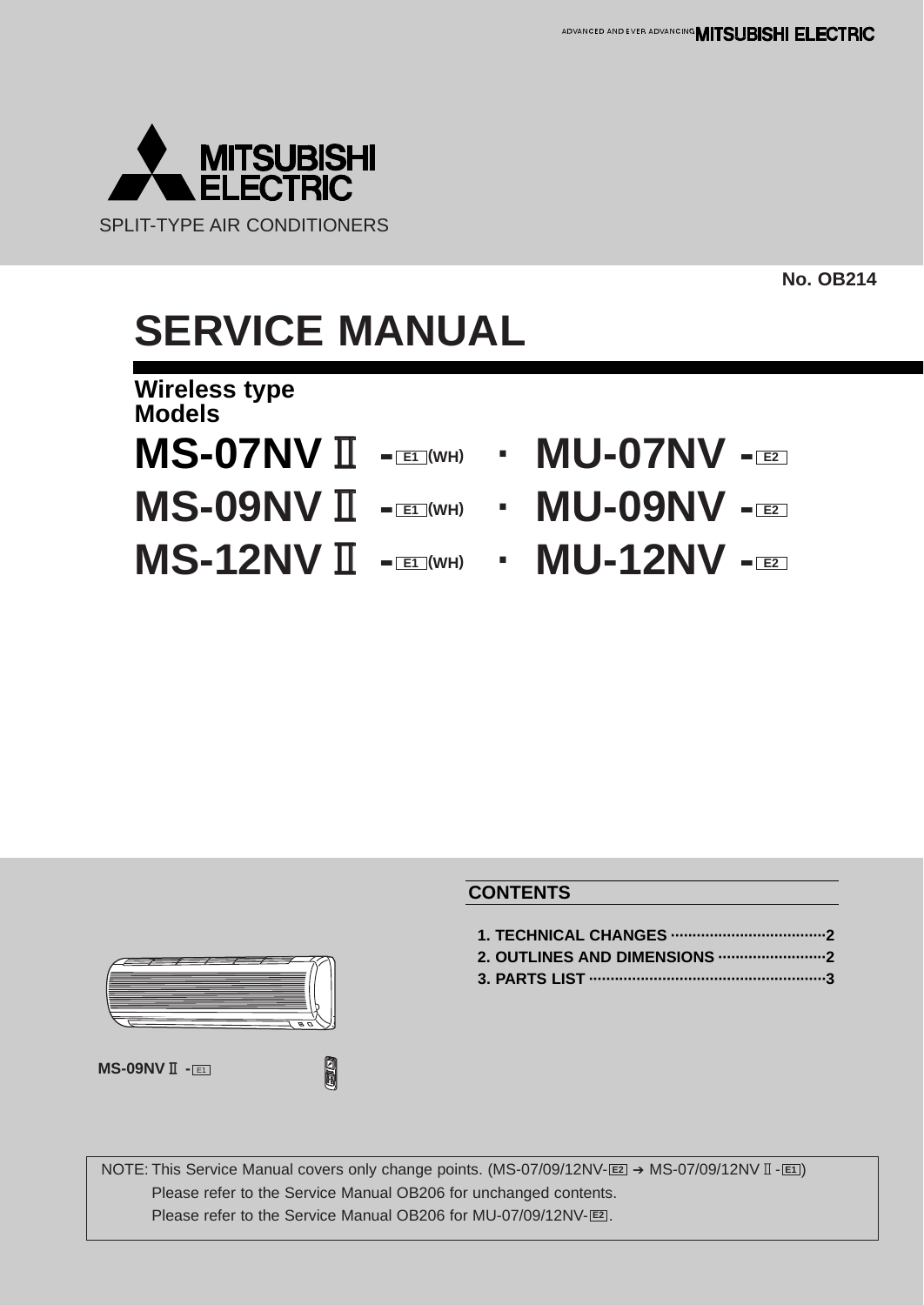#### **MS-07NV - E2<sup>1</sup> > MS-07NV II - E1**

- 1. Indoor unit design has changed.
- 2. Refrigerant filling capacity(R-22) has changed. (0.65kg  $\rightarrow$  0.80kg)

#### **MS-09NV - E2 → MS-09NV II - E1**

- 1. Indoor unit design has changed.
- 2. Refrigerant filling capacity( $R-22$ ) has changed. (0.9kg  $\rightarrow$  0.85kg)

#### **MS-12NV - E2 → MS-12NV II - E1**

1. Indoor unit design has changed.

# **2 OUTLINES AND DIMENSIONS**

### **MS-07NV**2 **- E1 MS-09NV**2 **- E1 MS-12NV**2 **- E1 INDOOR UNIT**

**Unit : mm**

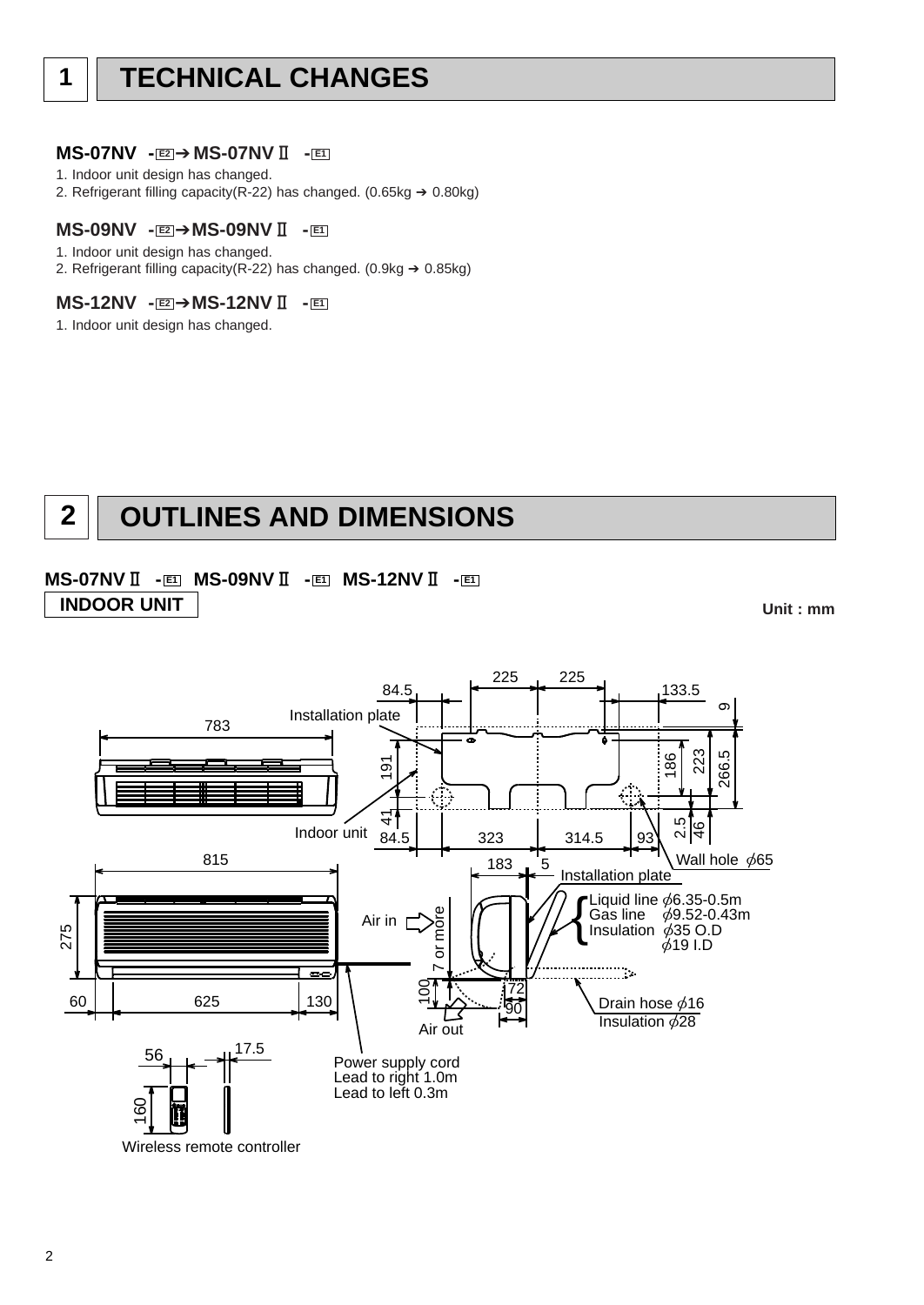# **3 PARTS LIST**

**INDOOR UNIT STRUCTURAL PARTS MS-07NV II** - **E1** (WH) 5 1 **MS-09NV II** - **E1** (WH) **MS-12NV** I **- E1 (WH)** 4 6 2 Optional part Noted to 3

\*A set of FRONT PANEL and GRILLE of NV II series is compatible with that of NV series.

|              |          |             |         |                             | Symbol    |                        |                        |                    |                |
|--------------|----------|-------------|---------|-----------------------------|-----------|------------------------|------------------------|--------------------|----------------|
| NO.          | Part No. |             |         | <b>Part Name</b>            | in Wiring | <b>MS-07NV II - E1</b> | <b>MS-09NV II - E1</b> | $MS-12NV$ $I - ET$ | <b>Remarks</b> |
|              |          |             |         |                             | Diagram   | (WH)                   | (WH)                   | (WH)               |                |
|              |          |             |         | E02 343 000 FRONT PANEL(WH) |           |                        |                        |                    |                |
|              |          | E02 344 000 |         | <b>FRONT PANEL(WH)</b>      |           |                        |                        |                    |                |
|              |          | E02 345 000 |         | <b>FRONT PANEL(WH)</b>      |           |                        |                        |                    |                |
| $\mathbf{2}$ |          | E02 339 010 |         | GRILLE(WH)                  |           |                        |                        |                    |                |
| 3            |          | E02 164     | 100     | <b>AIR FILTER</b>           |           | 2                      |                        | 2                  |                |
| 4            |          | E02 166 234 |         | BOX(WH)                     |           |                        |                        |                    |                |
| 5            | E02      | 151         | 970     | <b>INSTALLATION PLATE</b>   |           |                        |                        |                    |                |
| 6            | E02      |             | 166 067 | <b>SCREW CAP(WH)</b>        |           |                        |                        |                    | 2PCS/SET       |

### **INDOOR UNIT**

**HEAT EXCHANGER MS-07NV II** - **E1** (WH) **MS-09NV II** - **E1** (WH) **MS-12NV** I **- E1 (WH)** 



| INO.         |             | <b>Part Name</b>                    | Symbol    | Q'ty/unit          |                         |                |  |
|--------------|-------------|-------------------------------------|-----------|--------------------|-------------------------|----------------|--|
|              | Part No.    |                                     | in Wiring | MS-07/09NV II - E1 | $MS-12NV$ $\Box$ $\Box$ | <b>Remarks</b> |  |
|              |             |                                     | Diagram   | (WH)               | (WH)                    |                |  |
|              |             | E02 151 620 INDOOR HEAT EXCHANGER   |           |                    |                         |                |  |
|              |             | E02 155 620   INDOOR HEAT EXCHANGER |           |                    |                         |                |  |
| $\mathbf{2}$ | E02 151 666 | UNION(GAS)                          |           |                    |                         | $\phi$ 9.52    |  |
|              | E02 155 666 | <b>UNION(GAS)</b>                   |           |                    |                         | 612.7          |  |
| 3            | E02 151 667 | UNION(LIQUID)                       |           |                    |                         | $\phi$ 6.35    |  |